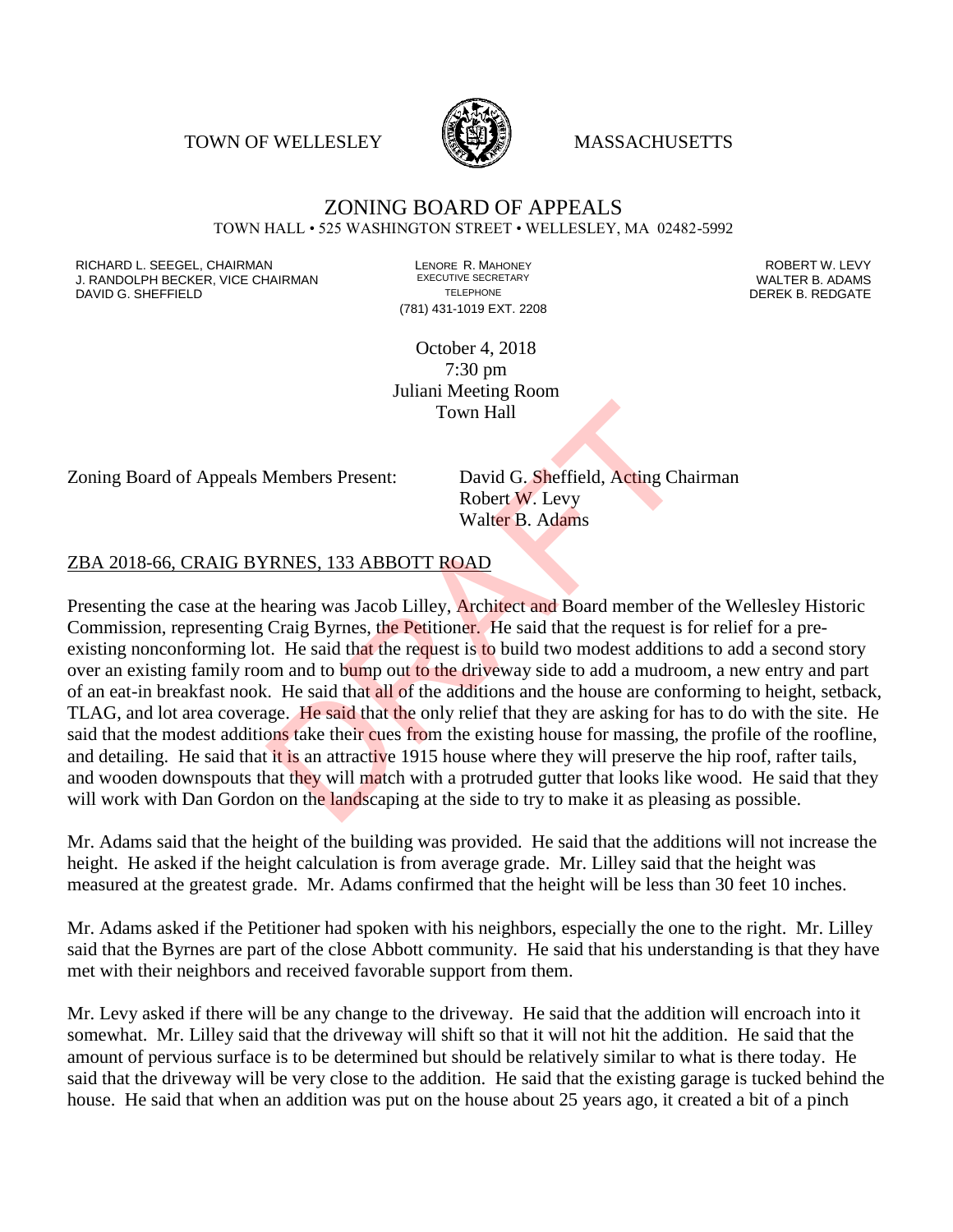point. He said that the thought is to have a planting area in front of it. He said that it is on a north facing side and it is heavily treed on the neighbor's side. He said whatever grows there has to be a hardy, shade loving plant.

Mr. Levy asked what the garage is used for. Mr. Lilley said that they can get one car in the garage and the rest of the space is for kids' accessories. Mr. Adams confirmed that there is no work going on in the garage.

Mr. Adams asked if the proposed drywell is intended to take account for the additional impervious surface. Mr. Lilley said that all of the rain leaders go inside, are manifolded around the basement and are discharged to the catch basin to the street. He said that, in an effort to remediate to the greatest degree that they can, they are proposing a dry well so that they can at least take care of that portion of the runoff appropriately. Mr. Adams confirmed that the gutters and drain leaders on the additions will be separate from the existing drainage system.

Mr. Adams asked if there will be any change in the topography by bringing fill onto the property. Mr. Lilley said that they do not see any change in topography at all.

Mr. Sheffield said that the elevation shown on Plan A 5 shows an exterior light on the new addition. He said that will illuminate the steps that go down at that point. Mr. Lilley said that light will probably move to within the alcove for the entry. Mr. Sheffield said that they might want to have ceiling lights in the alcove that would not be seen from adjacent properties. Mr. Lilley said that there was an attempt with the roof to bring natural light in. He said that the kitchen is inboard and does not have a lot of exterior windows. He said that the goal is to natural light in there. He said that it would make sense to bring that light into the alcove. Mr. Adams said that the Board would make that a condition of its approval. will be any change in the topography by bringing fill ontty change in topography at all.<br>
elevation shown on Plan A 5 shows an exterior light on the shat go down at that point. Mr. Lilley said that light w<br>
mr. Mr. Sheffi

Mr. Sheffield discussed demo delay. Mr. Lilley said that process has been done.

Mr. Sheffield asked if there was anyone present at the public hearing who wished to speak to the petition.

Mr. Adams moved and Mr. Levy seconded the motion that the Board make findings that the proposed alteration result in any additional nonconformities, the proposed alteration result in the intensification of existing nonconformities, and that the altered structure shall not be substantially more detrimental to the neighborhood than the existing nonconforming structure, and approve a special permit, subject to condition that the exterior light shown on Plan  $\overline{A}$  5 at the side entrance on the left side be relocated into the alcove area at the center of the addition. The Board voted unanimously to make the findings and approve a special permit.

# ZBA 2018-67, TEAGAN PROPERTIES LLC, 38 MAUGUS AVENUE

Presenting the case at the hearing were Mike Coutu, Sudbury Design Group, and David Stern, Stern McCafferty, representing Teagan Properties LLC, the Petitioner. Mr. Coutu said that the request is for a special permit for construction of a retaining wall that is in excess of four feet within the setback. He said that the project has gone through all of the permitting phases with the Historic, Design Review and Planning Boards.

Mr. Coutu said that they have had substantial discussions with the neighbors. He said that they held a meeting that over 20 people attended. He said that they have met with the direct abutter who the wall may impact the most for a couple of off line meetings.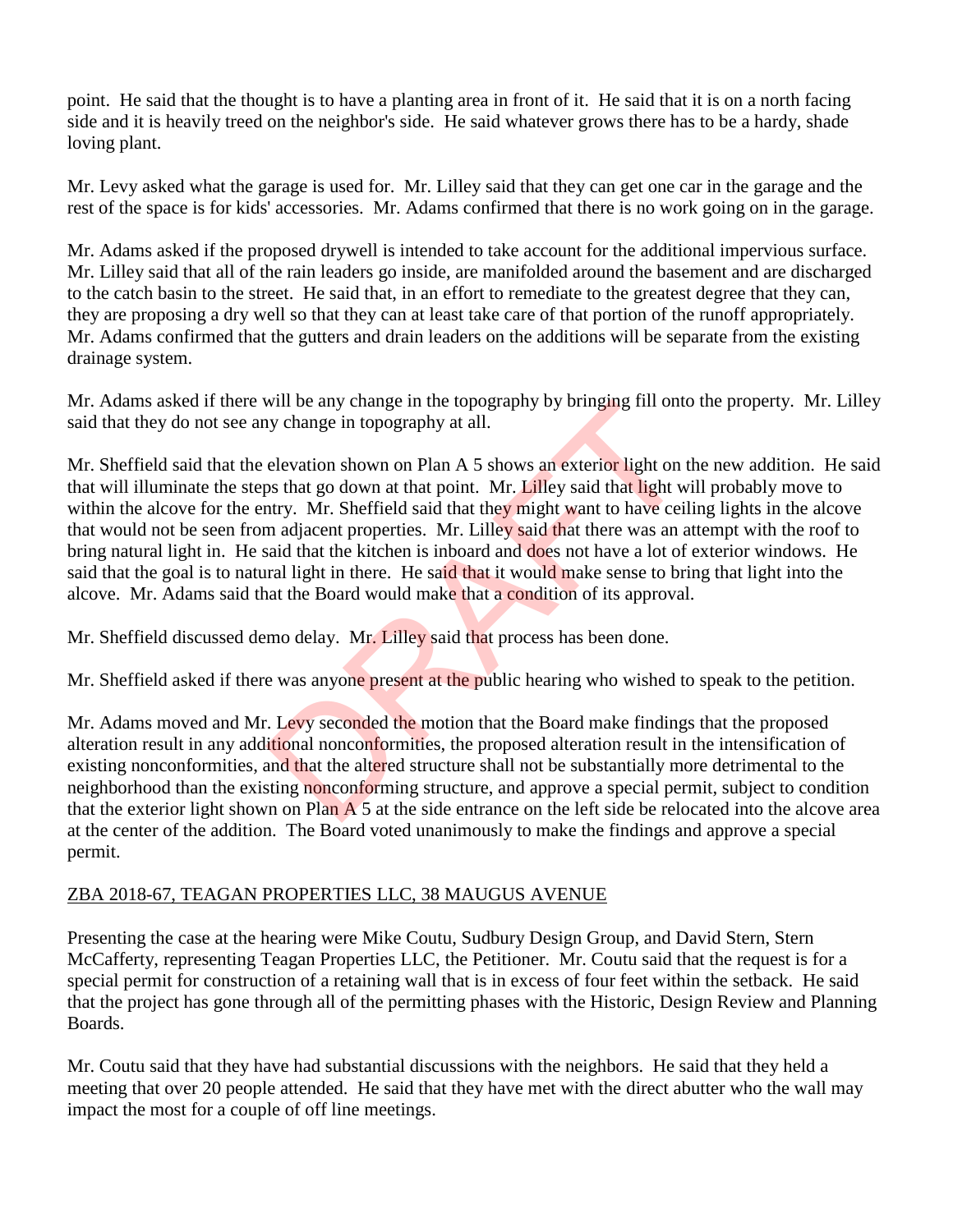Mr. Coutu said that the wall will allow them to turn the front loading garage doors to the side and provide enough turning and parking area to get in and out of the garage. He said that will give them the opportunity to save some trees that are adjacent to the wall that give protection to the direct neighbor. He said that the proposed project will have no detrimental effect on the neighbors and will be beneficial to the neighbor where the parking court and car activity will be depressed.

Mr. Adams said that he would have appreciated seeing plans for the garage so that the Board could see how it integrates into the work that the Petitioner is seeking relief from. He said that the garage is of right and does not need relief from the Board. Mr. Coutu displayed pictures of the proposed project.

Mr. Adams asked if there is a certified plot plan. Mr. Coutu said that a full engineering package was submitted to and reviewed by George Saraceno, Wellesley Department of Public Works. Mr. Adams said that the Board will want to have a certified plot plan for the record. Mr. Adams said that the plan that was submitted does not show the original or the proposed garage. He asked if the portion of the garage that is being removed would have projected somewhat into the paved parking court? He said that there is a bylaw requirement of 30 feet to the side lot line. Mr. Coutu said that it will be 35 feet from the proposed wall and the proposed wall is inside the property line.

Mr. Coutu said that the retaining wall over four feet in height will require a building permit as well. He said that the highest point is seven feet. Mr. Sheffield said that Wall Elevation and Plan 5.0 shows the wall at eight feet from grade to top of wall. He asked if the intent is for any planting on the uphill side of the wall. Mr. Coutu said that there is substantial hedge for privacy from the neighbor. Mr. Sheffield confirmed that the hedge will be thick enough to serve as a barrier to keep people from falling over the wall. ne original or the proposed garage. He asked if the porticle projected somewhat into the paved parking court? He she side lot line. Mr. Coutu said that it will be 35 feet from the property line.<br>
aining wall over four feet

Mr. Adams asked about drainage. Mr. Couto said that there was a drainage plan submitted as part of their application. He said that they will have some porous pavement but they cannot use a lot of it because of high groundwater. Mr. Sheffield confirmed that the drainage plan will be submitted to the Building Inspector as part of the application package.

Mr. Sheffield said that the Board received the letter of recommendation from the DRB.

Mr. Sheffield asked if there was anyone present at the public hearing who wished to speak to the petition.

Mr. Sheffield read the Planning Board recommendation.

Mr. Levy moved and Mr. Adams seconded the motion that the Board make findings that the retaining wall is otherwise in compliance with the provisions of Section XXIID. Retaining Walls, the requested retaining wall will not adversely impact adjacent property or the public, the report of the Design Review Board has been received and the requested retaining wall is consistent with that report and those criteria contained in Section XXII, Design Review, Part C., Design Criteria, of the Zoning Bylaw, the proposed retaining wall is the minimum structure necessary to allow a subject property to be reasonably utilized, and approve a special permit, subject to the condition that a certified plot plan that shows the retaining wall be submitted.

# ZBA 2018-69, JOSHUA & NATHALIA GOODMAN, 68 CREST ROAD

Presenting the case at the hearing were Michael Hally, Architect, Joshua and Nathalia Goodman, the Petitioner.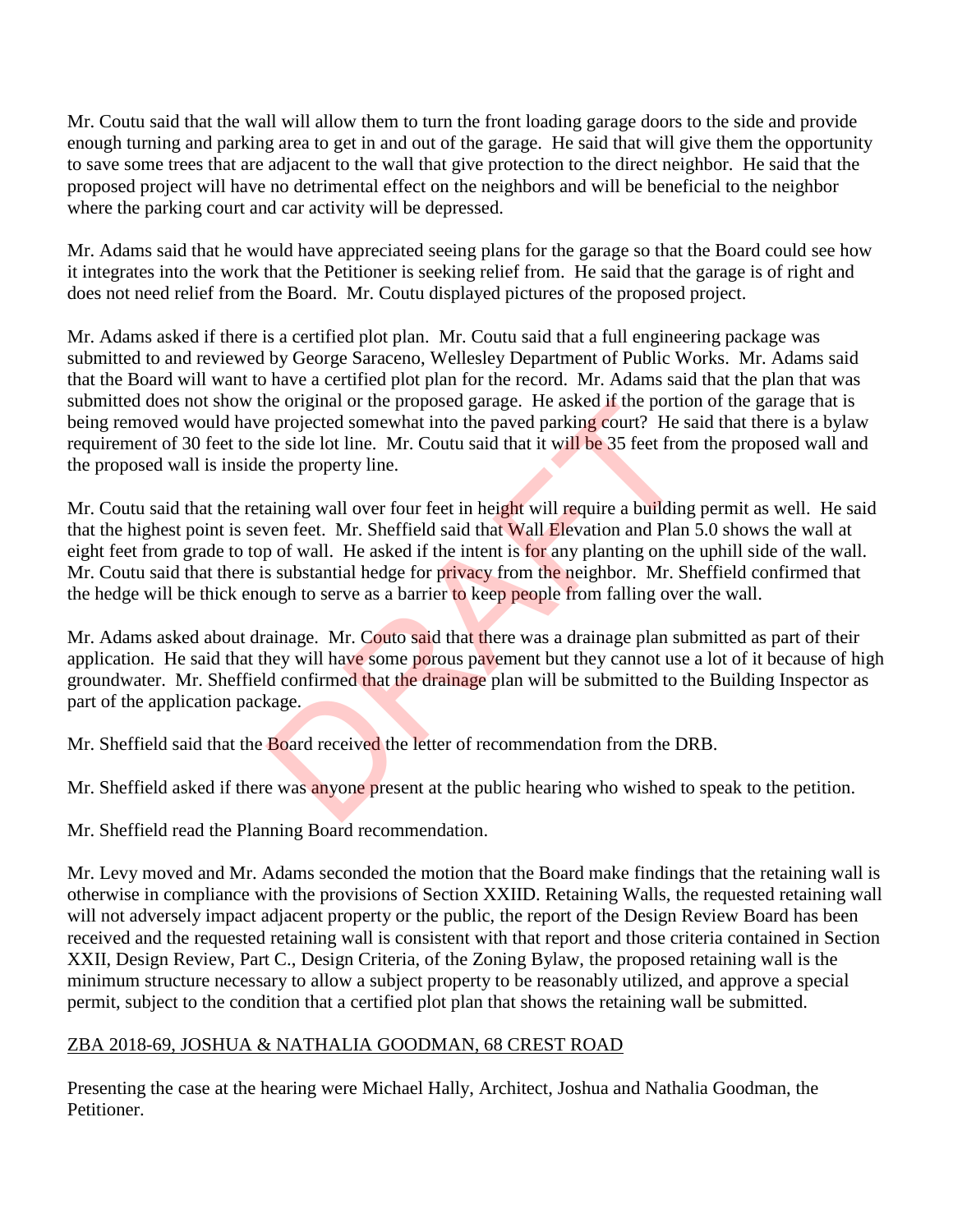Ms. Goodman said that they have been residents of Wellesley for nine years. She said that 68 Crest Road has an 1895 farm house where they live with their four children. She said that it is a little small for their family. She said that the request is for relief for front and side yard setbacks for an addition to the house.

Mr. Goodman said that the house is pre-existing nonconforming with less than required front and side yard setbacks. Mr. Adams said that the nonconformities will not be made worse.

Mr. Adams said that he looks for projects to be designed in a way that minimizes the continuation of existing nonconformities in the additions to the fullest degree possible. He said that the design could have shifted six feet over without seriously impacting the first and second floors. Mr. Hally said that the issue was trying to get all of the spaces to work. He said that the house is over 100 years old. He said that tried to get a working kitchen and a family room. He said that they looked at stretching into the center of the lot but found that they would end up with a longer and bigger addition. He said that topography was also a consideration. He said that it was important to keep the house tight. He said that they will expand the existing kitchen on the first floor for the new kitchen. He said that the family room will be right behind it and will open up to a play area in the back yard. He said that there will be a mudroom between the family room and the garage that has to have stairs to take you down because of the topography. He said that the more that they tried to take advantage of the lower middle of the lot, the bigger the footprint got. He said that they wanted to take advantage of the three big interior spaces of family room, kitchen and eating area, which should be in close proximity. He said that they expanded some space in the existing house and went off the back with the family room and garage. He said that the portion of the building that is closest to the lot line are single story and does not become two story until about 11 eleven feet into the existing house. He said that they hope to take some of the excavation and put it behind the house to bury the foundation areas and create a flatter space. o keep the nouse tight. He said that they will expand the leader. He said that the family room will be right behind it asid that there will be a mudroom between the family rood lown because of the topography. He said that

Mr. Hally said that the second story will be from 9.6 plus 11 from the side lot line. He said that the first floor will be 9.6 feet from the side lot line.

Ms. Goodman said that part of their plan is to not add something that seems like an addition. She said that they wanted to bring this back to the way that a farm house would be. She said that to walk into the house if part of it was shifted to the side would feel like, "here is the old and here is the new." She said that the neighbor at that side has a very tall retaining wall and her house is set higher up. She said that the addition will not be visible to the neighbor. Mr. Goodman said that they shared the plans with the neighbors and they were happy with them. He said that the neighbor on the left was concerned that the large pines not be cut down and they will not be. He submitted a letter of support that was signed by nine neighbors.

Mr. Adams asked about the existing driveway. Mr. Goodman said that the plan is to remove and make it greenspace. Mr. Adams said that the plot plan shows it remaining. – condition –

Mr. Sheffield said that the plot plan should show the dimension from the addition to the side lot line at 13.6 feet. Mr. Adams said that the plot plan should indicate that the driveway will be removed.

Mr. Sheffield said that in the kitchen plan, the building code requires a dimension from the stove to a window. Mr. Hally said that he will look into it.

Mr. Sheffield discussed the geometrical change over the sliding doors shown on Plan A-4. He said that the sliding doors might benefit by continuing the eyebrow, which would help with water intrusion and might tie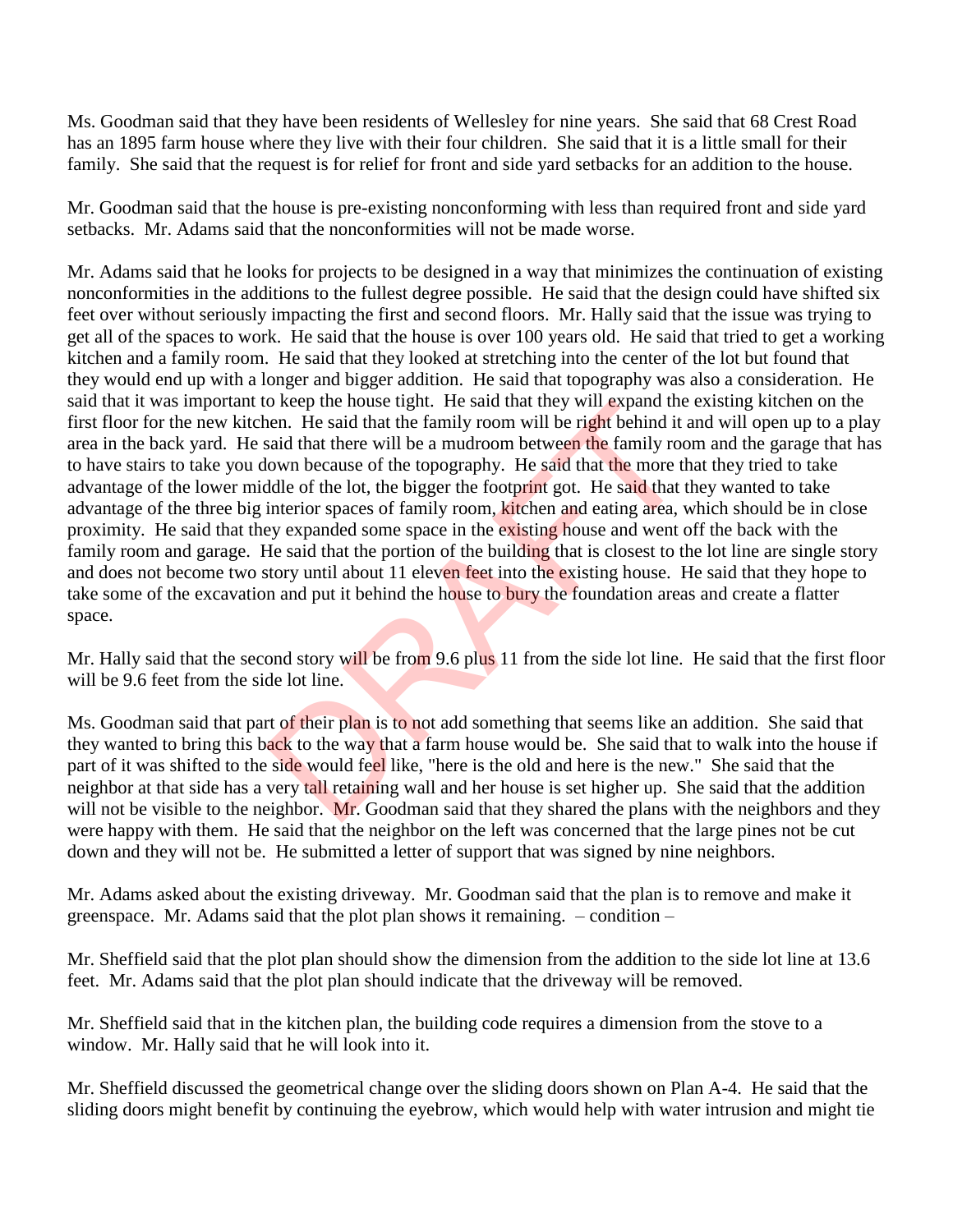the architecture together. Mr. Hally said that they could extend the hip roof around and extend it. Mr. Sheffield said that it would be good to tie the two forms together.

Mr. Levy said that a curb cut will be required. Mr. Goodman said that there is no curb there. He said that there is no sidewalk there. He said that in 1928, the Town took over the front part of the property to build the road, which is why they have the nonconformity on the front.

Mr. Sheffield asked about proposed lighting at the back of the house. Mr. Hally said that there will be a couple of flanking wall mounted lights on either side of the slider. He said that if the budget allows, they may bury some lights in the risers. Mr. Sheffield said that an eyebrow might allow for some soffit lights as well. Mr. Hally said that the farmers porch at the front will be wrapped around the house. He said that there will be recessed lights buried in the ceiling of the porch. He said that there is also an eyebrow roof with recessed lights over the garage doors.

Mr. Adams asked about plans for drainage. Mr. Hally said that it is a huge lot and the house is on the higher side. He said that the plan is to have runoff captured in the lawn. He said that the slope of the driveway will probably be slightly elevated. He said that it will probably go down when it leaves the road and then the apron will take it back up to the garage. He said that runoff from the driveway and the house will go to the center of the yard. He said that he did not believe that drywells would be necessary, given the open greenspace.

Mr. Sheffield asked if there was anyone present at the public hearing who wished to speak to the petition.

Mr. Sheffield read the Planning Board recommendation. He said that the Planning Board recommended that a tree be planted to the left of the proposed driveway. Mr. Sheffield said that the Town has a planting program that could provide a tree.

Mr. Adams moved and Mr. Levy seconded the motion that the Board make findings that the proposed alteration will not result in any additional nonconformities, the proposed alteration will not result in the intensification of existing nonconformities, the altered structure shall not be substantially more detrimental to the neighborhood than the existing nonconforming structure, and approve a special permit, subject to a condition that an updated plot plan that shows the dimension to the proposed addition at the rear and removal of the existing driveway be submitted. The Board voted unanimously to approve a special permit. ans for drainage. Mr. Hally said that it is a nuge lot and is to have runoff captured in the lawn. He said that the sed. He said that it will probably go down when it leaves to the garage. He said that runoff from the driv

# ZBA 2018-69, PAUL DELANEY, 251 & 251A WESTON ROAD

Presenting the case at the hearing were David Himmelberger, Esq., representing the owners of 251 and 251A Weston Road, Paul and Kimberly Delaney, the Petitioner. He said that the Mark, Paul and Nancy are trustees of the Delaney Trust. Also present was Paul Delaney, who is a lifelong Wellesley resident.

Mr. Himmelberger said that the request is for a variance to remove a portion of the rear of 251 Weston Road, which currently contains a nonconforming garage, and to convey the land and the garage to 251A Weston Road, subject to the condition that the existing nonconforming home at 251 Weston be razed and the reorientation of the garage to face 251A, effectively making it a side facing garage. Mr. Adams confirmed that turning the garage would be accomplished by changing the location of the walls and the doors, not physically turning the garage structure.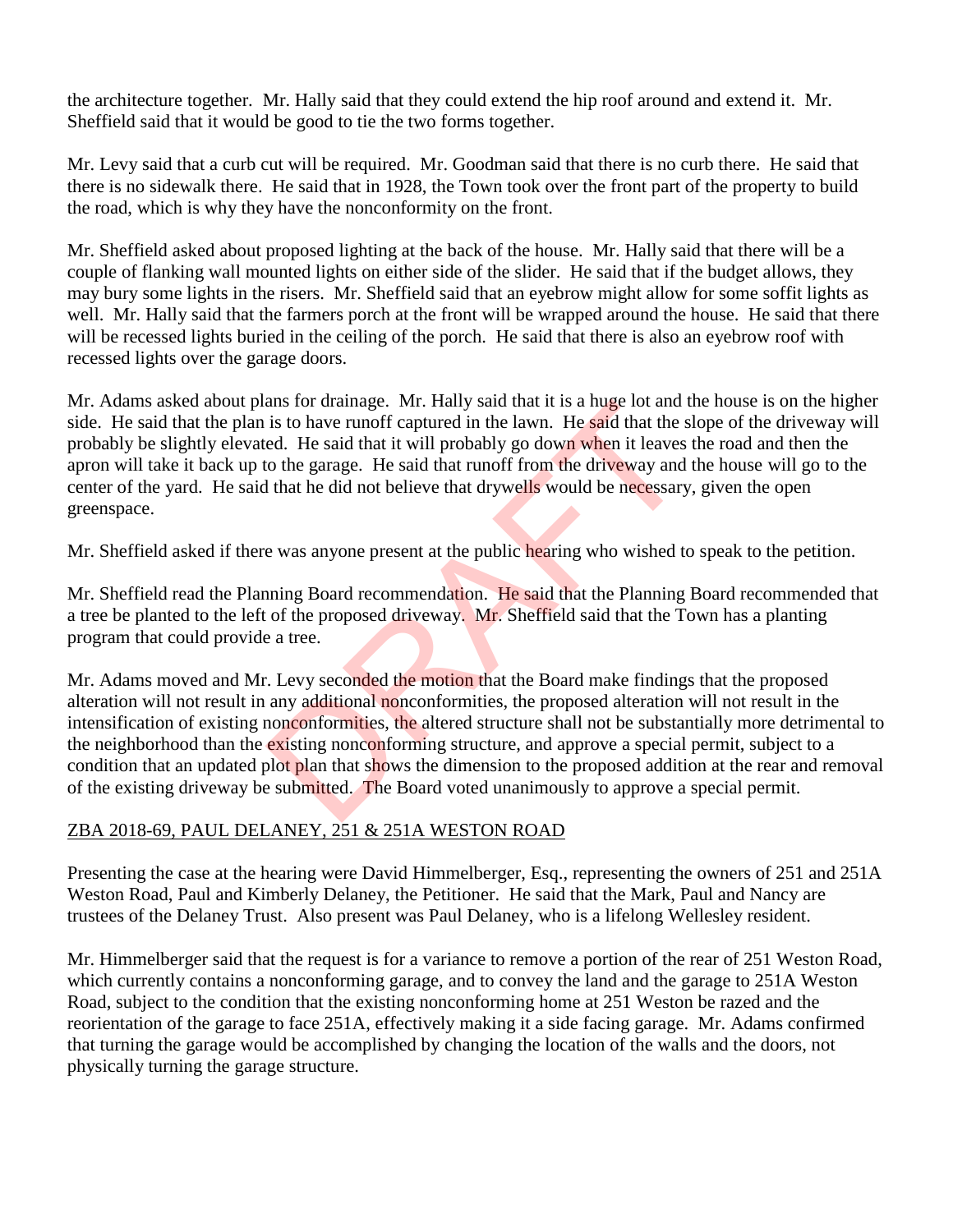Mr. Himmelberger said that Zoning relief is necessary because 251A is a nonconforming lot that pre-dates Zoning. He said that it has no frontage and is less than 10,000 square feet. He said that with the addition of 3,135 square feet, the lot will be 9,887 square feet, which is still nonconforming. He said that the relief requested is similar to a petition that the Board acted on at 28, 30, and 32 River Ridge, where lot lines of nonconforming lots were reconfigured. He said that with this petition, the primary benefit will be that 251 will become fully compliant. Mr. Adams said that the lot is compliant but the structure is noncompliant. Mr. Himmelberger said that by condition the variance upon the razing of 251, there will be no opportunity to come back to seek a special permit to rebuild as a pre-existing nonconforming structure. He said that by conditioning the conveyance of the parcel to 251A, upon the razing of the structure at 251, it will leave a fully compliant lot upon which only a dimensionally compliant home can be built.

Mr. Himmelberger said that none of the setbacks will be worsened by the conveyance. He said that the shape of lot 251A provides the basis for applying a variance and it can be done without detriment to the Zoning Bylaws. He said that the variance would be unique to this property's shape, not generally affecting land or other structures in the Zoning district, and desirable relief can be granted without substantial detriment to the public good, and without nullifying or substantially derogating from the intent or purpose of the Zoning Bylaw. He said that it will take two existing nonconforming lots, by virtue of nonconforming structures in one instance and nonconforming frontage and lot area in the other, and making 251 a fully compliant lot with a compliant structure on it. the Zoning district, and desirable relief can be granted with detail and without nullifying or substantially derogating from<br>that it will take two existing nonconforming lots, by vir<br>and nonconforming frontage and lot area

Mr. Sheffield confirmed that the action will not create a new nonconformity. Mr. Himmelberger said that they will take the nonconforming garage that is currently associated with 251 and make it less nonconforming at 251A, based on setbacks.

Mr. Levy questioned how the Board can do this on a piecemeal basis without seeing an end plan. He said that the house at 251 will be razed and the proposal is to build another structure there. He questioned why a conforming house is not built at 251 since the lot itself is conforming. Mr. Himmelberger said that the garage at 251 is nonconforming. He said that the plan is to demolish the house but not the garage.

Mr. Levy asked if Mr. Delaney is a beneficiary to the trust for 251A. He asked if the lots would be merged for Zoning purposes. Mr. Himmelberger said that they are legally different entities. Mr. Levy said that you can go behind the trust to look at who the beneficial owners are. Mr. Himmelberger said that it is not merger because there are two existing lots on which there are two existing houses that pre-date zoning.

Mr. Levy asked what the variance would be granted for. Mr. Himmelberger said that the variance is that, by adding Parcel A to 251A, they are creating a lot without frontage, adequate area, and insufficient setbacks. He said that this is predicate to seeking an ANR. He said that they cannot get an ANR without first getting a variance to allow the area to be added. Mr. Sheffield asked about razing and building a new house at 251 and then changing the lot line. Mr. Himmelberger said that they would face the same issue that by adding the two parcels they will need a variance because it will not comply with Zoning.

Mr. Levy asked about maintaining the status as a nonconforming lot at 251. Mr. Himmelberger said that, as a condition of the variance, they would be required to take the house down. He said that when a variance establishes a nonconformity, you cannot use that as a pre-existing nonconforming condition.

Mr. Sheffield asked if the driveway will be an easement. Mr. Himmelberger said that the driveway is already a deeded easement over 251 for the benefit of 251A. Mr. Adams said that it is not labeled on the plan.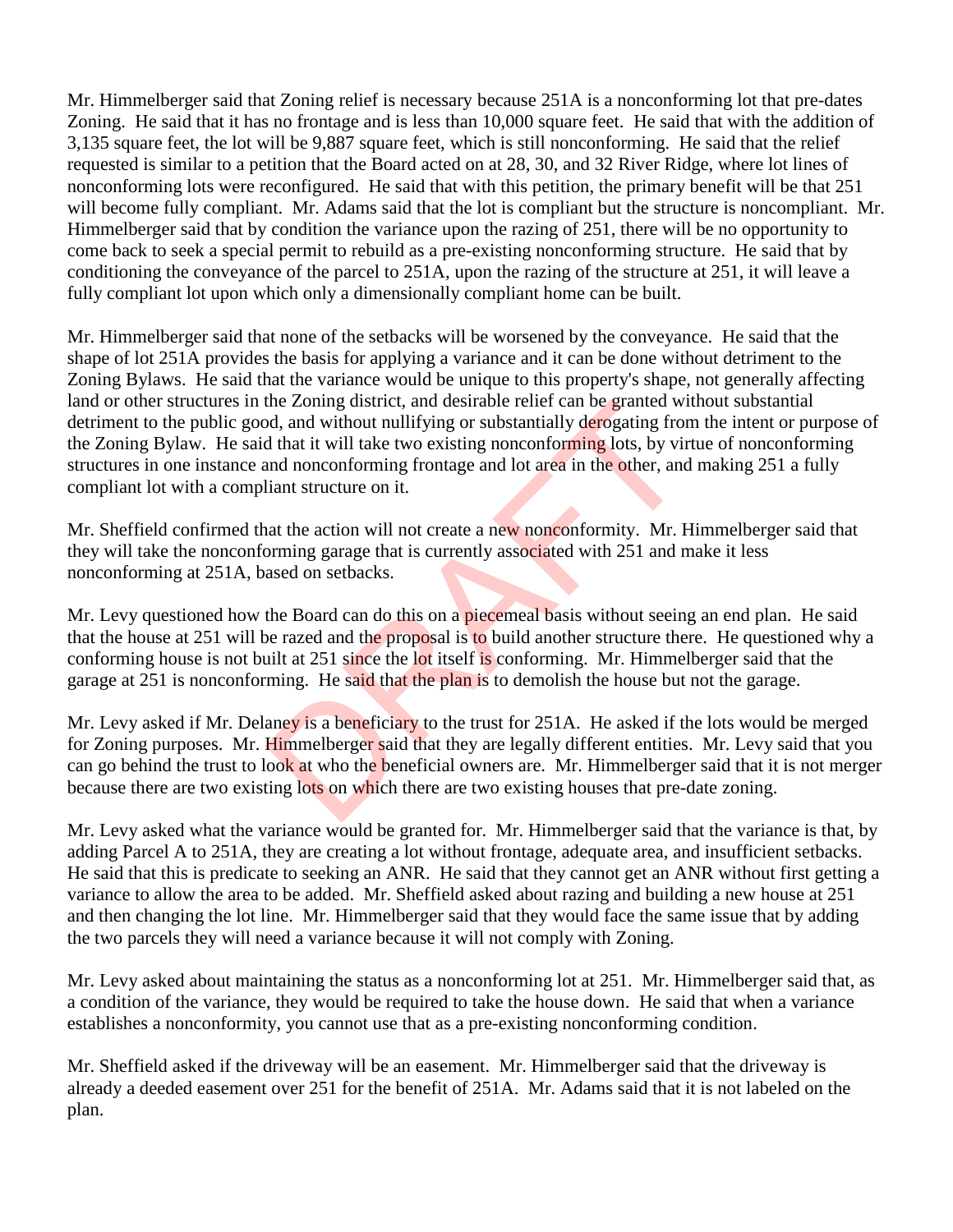Mr. Levy questioned whether the lots are merged for zoning purposes as being under common ownership. Mr. Himmelberger said that there are two other beneficiaries, so there is no sole identity of ownership. He said that, based on that, they do not merge. He said that 251 will become fully conforming once the conveyance is made and the house is razed. He said that the only relief will be for 251A. Mr. Levy said that 251 is a conforming lot but the house is nonconforming.

Mr. Levy asked if this would be a self-imposed hardship. Mr. Himmelberger said that the lots pre-date Zoning and the Applicant did not create the lots. Mr. Levy said that the request is to use the shape of the lot at 251A in order to change 251, which is not irregular. Mr. Himmelberger said that the focus should be on 251A because that is the lot that will need the Zoning relief. Mr. Adams said that the change will make 251A less nonconforming.

Mr. Levy questioned what variance the Board would be granting. He said that 251A is looking to get a variance from property that it does not own. He said that Mr. Himmelberger asserts that the properties are not merged because they have different owners but 251A is seeking relief on a parcel that it does not own. Mr. Himmelberger said that they are seeking a variance for the purpose of allowing the conveyance. He said that the both of the properties owners are applying for the relief. He said that currently the side yard setback for the garage is 10.4 feet and it will go to 10.5 feet, which is an improvement.

Mr. Sheffield asked if any of the surrounding neighbors will be adversely affected by this change. Mr. Himmelberger said that his client spoke with all of the abutters and they are supportive of it.

Mr. Adams said that if the Board grants a variance to 251A, the only way that they can come back is for a modification to a variance.

Mr. Levy read the Planning Board recommendation. He said that they recommended the ZBA seek input from Town Counsel due to the number of complications in this petition. He said that the Board typically sees variances where the lot line, the frontage, the height or dimensional requirements are varied. He said that this will create a new lot that is completely noncompliant. He said that 251A will never have adequate frontage. It is does not own. He said that Mr. Himmelberger asserts<br>ave different owners but 251A is seeking relief on a parce<br>at they are seeking a variance for the purpose of allowing<br>ies owners are applying for the relief. He sai

Mr. Himmelberger said ANR's are not dependent on Zoning. He said that if Parcel A did not have a garage on it, they could get an ANR to add it on to 251A. He said that they want to keep the garage. He said that the ANR is discretionary on the part of the Planning Board. Mr. Levy said that if they meet all of the requirements of the statute, then approval is not required. Mr. Himmelberger said that this case has gone to Town Counsel, who has said, in connection with River Ridge, that the ANR is discretionary on the part of the Planning Board when it is a nonconforming lot. He said that the issue with ANR is that there is adequate frontage and lot size. He said that they can approve an ANR is there has been a variance that allowed the creation of the new lot that is still nonconforming. Mr. Levy said that this will have to go back before Town Counsel, in any case. Mr. Himmelberger said that this is consistent with River Ridge and Town Counsel's input that there is no issue with granting of relief by ZBA but the ANR Plan was discretionary upon the Planning Board. He said that the issue becomes how there would be any substantial detriment to the public good or nullification or derogation from the intent of the Zoning Bylaw. He said that this proposal will create a better set of conditions that are more consistent with Zoning, as 251 will become fully compliant.

Mr. Levy said that he had never been involved in a case where a variance was granted to create a lot. He said that variances are granted for frontage and other dimensional requirements. Mr. Adams said that the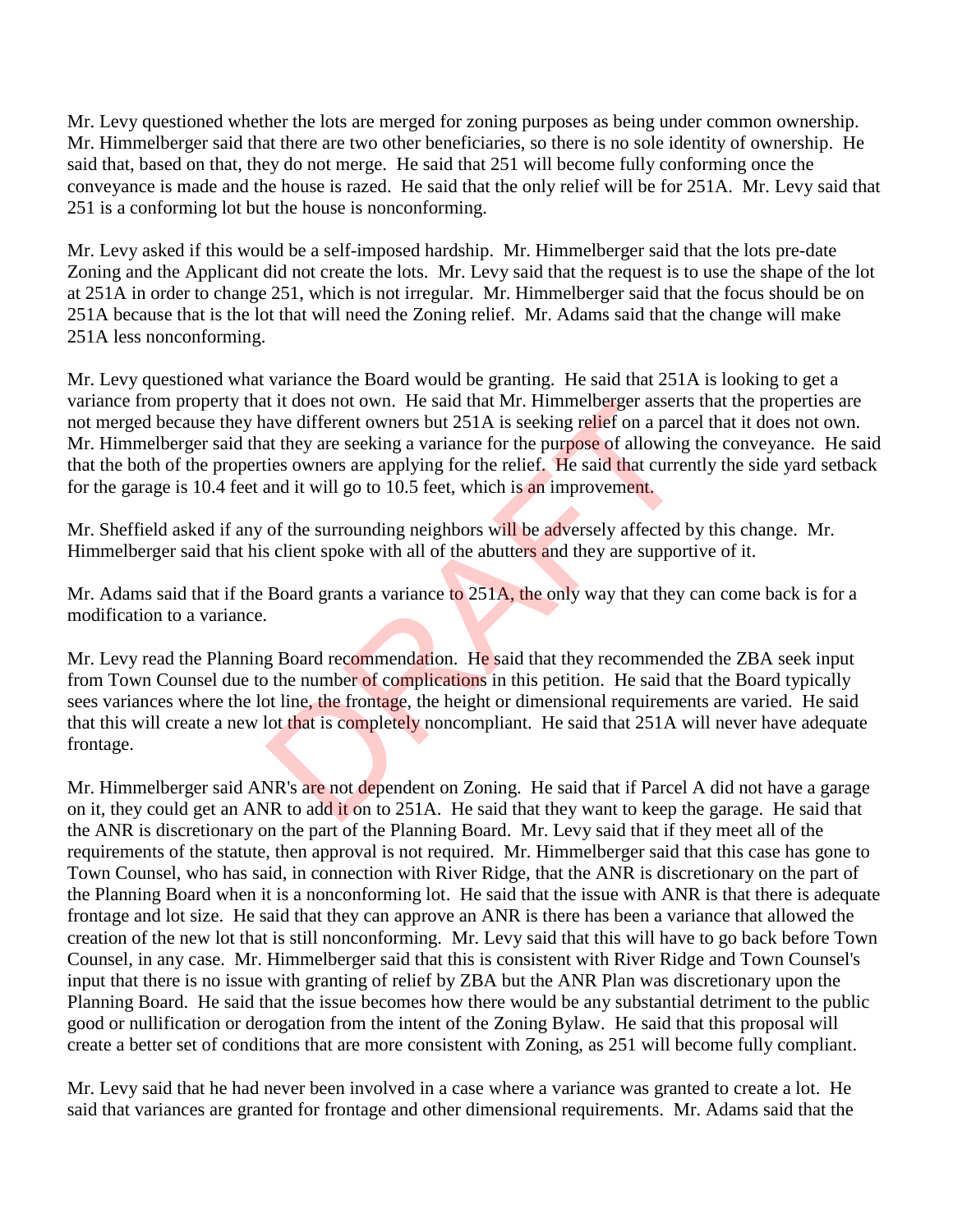Board will grant relief for frontage, lot area, and front and side yard setbacks for the garage. Mr. Himmelberger said that it will create a new nonconforming lot. Mr. Adams said that a benefit is that addition of Parcel A will increase the size of 251A. Mr. Levy said that he is not objecting to the end result but wanted to determine if granting a variance is the correct procedure.

Mr. Himmelberger said that the lot is already a legal undersized lot. Mr. Levy said that Parcel A is not a legal lot. He said that Lot 1 is. He said that the garage is pre-existing nonconforming. Mr. Himmelberger said that the request is to combine Parcel A with Lot 101. Mr. Levy said that Parcel A would have to be created to do that. Mr. Himmelberger said that they want to have the ability to create a lot that includes Parcel A and 251A. He said that the newly combined lot will not have frontage or sufficient lot area. Mr. Levy asked which provision of the Zoning Bylaw will be varied. He said that the Planning Board has to create the new lot. Mr. Himmelberger said that the Board can insert a condition that the variance is conditioned upon successfully obtaining an ANR. He said that the request is to allow the creation of a new lot that is 9,827 square feet with inadequate frontage. Mr. Adams said that the Applicant will not be able to do anything with the relief that the Board grants until the Planning Board acts on the ANR. Mr. Himmelberger said that the Planning Board will not take this up unless or until a variance is granted. Mr. Adams said that the Planning Board could deny the ANR.

Mr. Adams said that the River Ridge had a benefit that this case may not have. He said that it took two lots and subdivided them to create an odd shaped lot that would allow a new home to be built further back from the street. He said that was a benefit to the neighborhood. Mr. Himmelberger said that the lot that was ultimately to be created still had inadequate frontage. He said that the Board granted a variance subject to the tearing down of 28 River Ridge and conveyancing would not be done until they had an ANR. that the Board grants until the Planning Board acts on the Planning Board acts on the Planning Board will not take this up unless or until a value Planning Board could deny the ANR.<br>
iver Ridge had a benefit that this case

Mr. Levy said that if this is allowed, the existing house at 251 will be razed and a conforming house will be built. He asked about plans for 251A. Mr. Himmelberger said that they will reorient the garage openings so that it is side facing. Mr. Himmelberger said that the conditions will be razing the existing structure at 251, reorienting the garage and recording of an ANR showing the reconfiguration of the lot. He said that if any of those conditions do not happen, the variance does not exist.

The Board discussed variance standards. Mr. Adams there is a unique shape of lot. He said that the matter of hardship is subject to interpretation. He said that the proposed change seems to be a benefit to the neighborhood.

Mr. Levy said that he would have liked to have seen a total plan for this. He said that he did not want to see 251A coming in next year for a Section 6, razing that and building a bigger house. He said that he would also like to see where the easement is. Mr. Himmelberger is unchanged. He said that it is shown on the plot plan as a dotted line that bends as it gets up to the garage. He said that it runs along the common property line. Mr. Adams said that the lot itself does not have enough room to get an egress path to the street. He said that there is no requirement that they have a driveway. Mr. Himmelberger said that the easement is fully deeded.

Mr. Adams said that the Board will need to see the plan that shows that the garage will be reoriented. Mr. Himmelberger said that the garage doors now face towards Weston Road and will be reoriented towards what is now the common property line for a 90 degree change. He said that the building will not change dimensionally. He said that the ANR Plan will require Town Counsel to weigh in because of the approval with a nonconforming lot.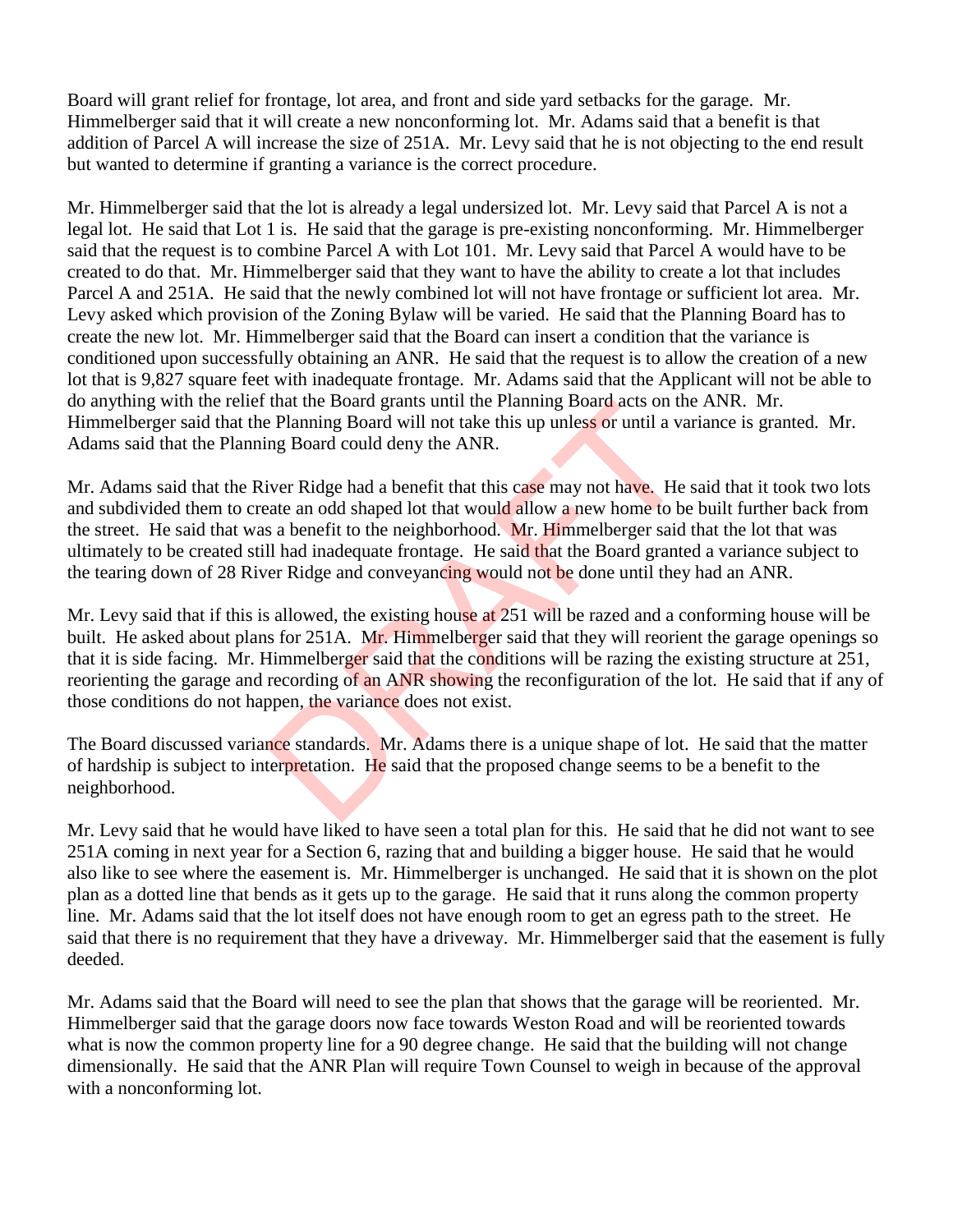Mr. Levy said that the Planning Board has concerns. He said that it makes sense to do this in a more streamlined process in getting the Town Planner and Town Counsel involved to see if this whole scheme is something that they would endorse. Mr. Himmelberger said that they went to the Planning Department and were told that this is the pathway that they blessed. Mr. Levy said that is not consistent with the Planning Board recommendation. He said that an ANR was granted on River Ridge because it created a better condition that was still not compliant. He said that the situation is similar here because it will create better lots for Zoning.

Mr. Levy said that the shape of this lot is not causing the hardship. He said that what is causing the hardship is the size. He said that the irregular shape does not cause the hardship. He said that the Board cannot grant a size variance. He said that the hardship must be due to the shape, topography or soil condition. Mr. Himmelberger said that the shape is creating a hardship. Mr. Levy said that if this lot had a regular shape, the Petitioner would still be seeking the same relief.

Mr. Adams said that Chapter 40A does not say that the unique factor, whether it is shape, topography or soil conditions has to be the hardship. Mr. Levy said that you cannot have wetlands at the back of your lot and ask to improve the front of the lot if the wetlands have nothing to do with the relief that you are seeking.

Mr. Adams said that the variance would go with 251A, and the new lot at 251 will have a condition that the house must be demolished.

Mr. Himmelberger said that the Board has stated that it is its mission to strive for greater conformity to the Zoning Bylaw, which this does. He said that there is nothing that precludes 251 from granting an easement to 251A for all of Parcel A but they would be left with two pre-existing nonconforming lots by virtue of nonconforming structures under that scenario.

Mr. Levy said that only the Trust signed the application for the petition. Mr. Himmelberger said that Mr. Delaney is the record owner of 251 and a Trustee of 251A Weston Road. He said that there are three Trustees.

The Board discussed sending the matter to Town Counsel for review. Mr. Levy said that he would prefer to get Mr. Zehner and Town Counsel involved to look at the whole scheme. Mr. Adams questioned whether there should be two separate applications, one for each of the properties. Mr. Himmelberger said that there is only one mission here to create a new lot. He said that there is no relief being sought by 251. Mr. Levy said that it is to create a new lot involving property that it does not own. He said that it anticipates that it will acquire it. Mr. Himmelberger said that they cannot convey it ahead of that. ther 40A does not say that the unique ractor, whether it is a<br>rdship. Mr. Levy said that you cannot have wetlands at t<br>the lot if the wetlands have nothing to **do** with the relief<br>ariance would go with 251A, and the new lo

Mr. Levy said that this is not a typical variance. He said that the Board can say that the hardship is related the shape of the lot. He said that the hardship is related to the Petitioner wanting to add a parcel and a garage, which has nothing to do with the shape.

Mr. Adams said that even if they demolished both of the structures, they could not create two compliant lots.

Mr. Himmelberger said that the only is that the Planning Board will not render a decision without the variance. He confirmed with Victor Panak, Town Planner, that Town Counsel's opinion on River Ridge was that the Planning Board's endorsement of an ANR was discretionary, even though a variance had been granted. He said that if the Planning Board does not endorse the ANR, the variance is not fulfilled.